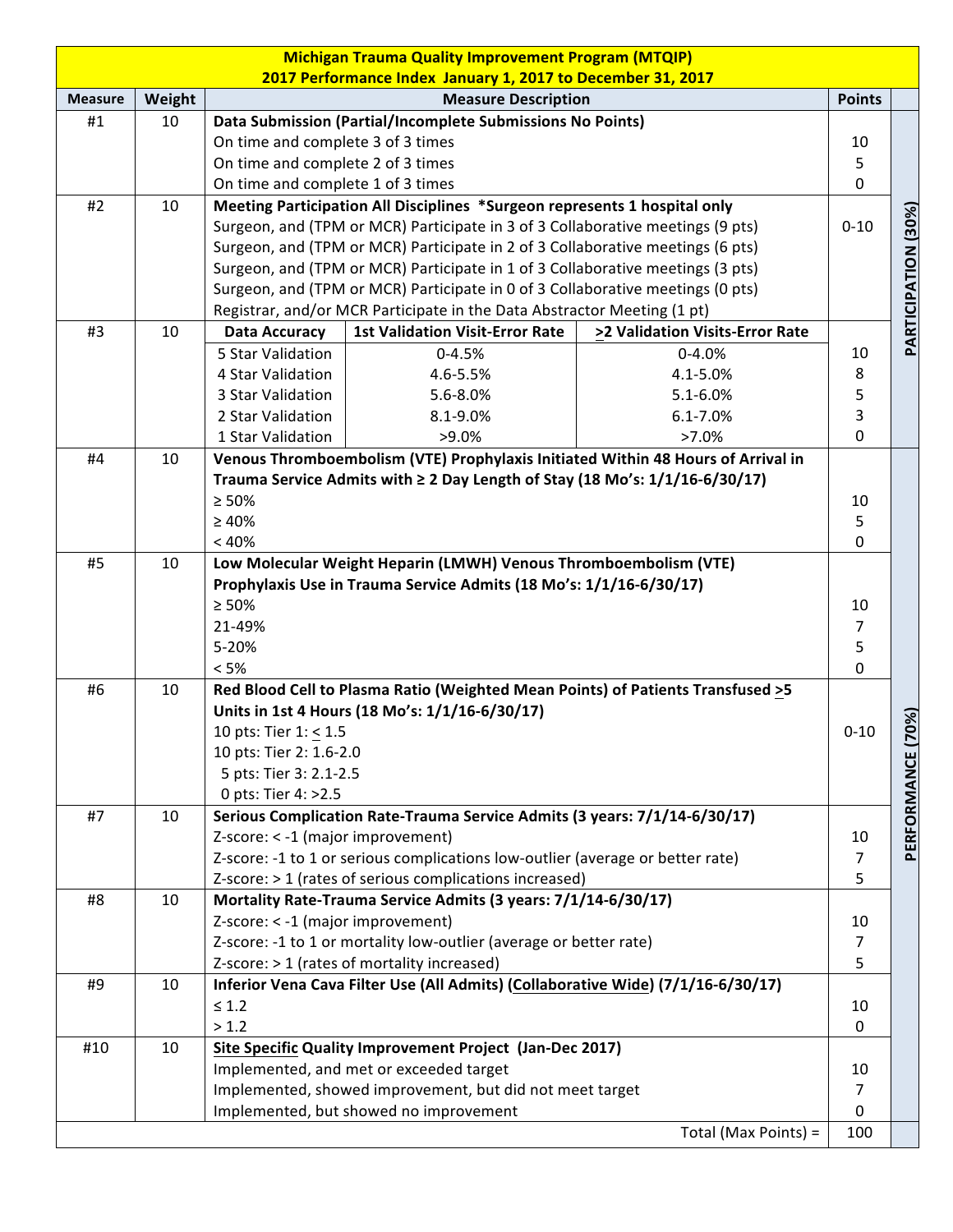# **Additional Information**

## **Measure 6: Red Blood Cell to Plasma Ratio**

Average of tier points assigned to patients transfused >5 units PRBC's in 1st 4 Hours.

| Ratio PRBC to Plasma for | Tier | Points |
|--------------------------|------|--------|
| each patient             |      |        |
| $\leq 1.5$               |      | 10     |
| $1.6 - 2.0$              | 2    | 10     |
| $2.1 - 2.5$              |      |        |
| > 2.5                    |      |        |

#### Example:

| <b>Patient</b> | <b>PRBC</b> | <b>FFP</b> | <b>PRBC/FFP</b> | <b>Tier</b> | <b>Points</b> |
|----------------|-------------|------------|-----------------|-------------|---------------|
| 1              | 10          | 10         | 1.0             | 1           | 10            |
| 2              | 5           | 4          | 1.3             | 1           | 10            |
| 3              | 7           | 4          | 1.8             | 2           | 10            |
| 4              | 8           | 5          | 1.6             | 2           | 10            |
| 5              | 5           | 2          | 2.5             | 3           | 5             |
| 6              | 7           | 3          | 2.3             | 3           | 5             |
| 7              | 9           | 2          | 4.5             | 4           | 0             |
| 8              | 5           | 1          | 5.0             | 4           | 0             |
| 9              | 11          | 0          |                 | 4           | 0             |
| 10             | 6           | 0          |                 | 4           | 0             |
|                |             |            |                 |             | 50            |



# **Z-Score Explanation**

The z-score is a measure a hospital's trend in [serious complications, mortality] over the three-year time period. For each hospital, we fit a linear regression model with [serious complications, mortality] as the outcome, and time period and patient characteristics as the explanatory variables. The z-score is an estimate of the slope of a hospital's own linear trend line over time, standardized by the error estimate. This z-score is used to test whether the hospital's trend is flat or trending upwards/downwards. If the z-score is one standard deviation away (either >1 or <-1), there is more evidence that the hospital's performance has a linear trend in one of these directions (as opposed to being flat).

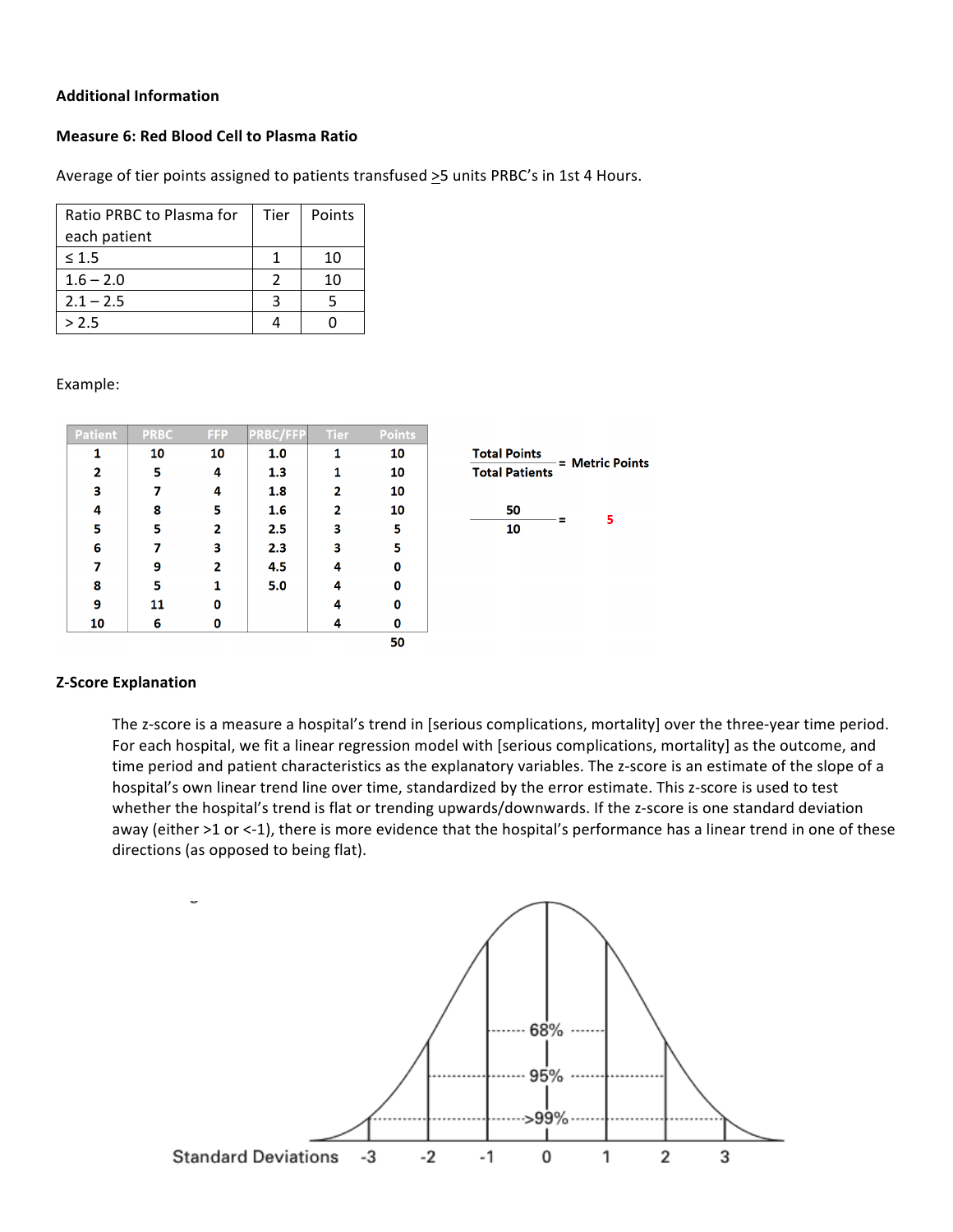## **Measure 7: Serious Complication Rate**

Serious complications are any complication with a severity grade of 2 or 3 as defined below:

Complication severity grade 2

a. Definition: Potentially life-threatening complications

b. Complications: abdominal compartment syndrome, decubitus ulcer, DVT, enterocutaneous fistula, extremity compartment syndrome, pneumonia, pulmonary embolism, unplanned intubation, unplanned return to OR

Complication severity grade 3

a. Definition: Life-threatening complications with residual or lasting disability or mortality b. Complications: acute lung injury/ARDS, acute kidney injury, cardiac arrest with CPR, myocardial infarction, severe sepsis, stroke/CVA

### **Total: Maximum points is 100**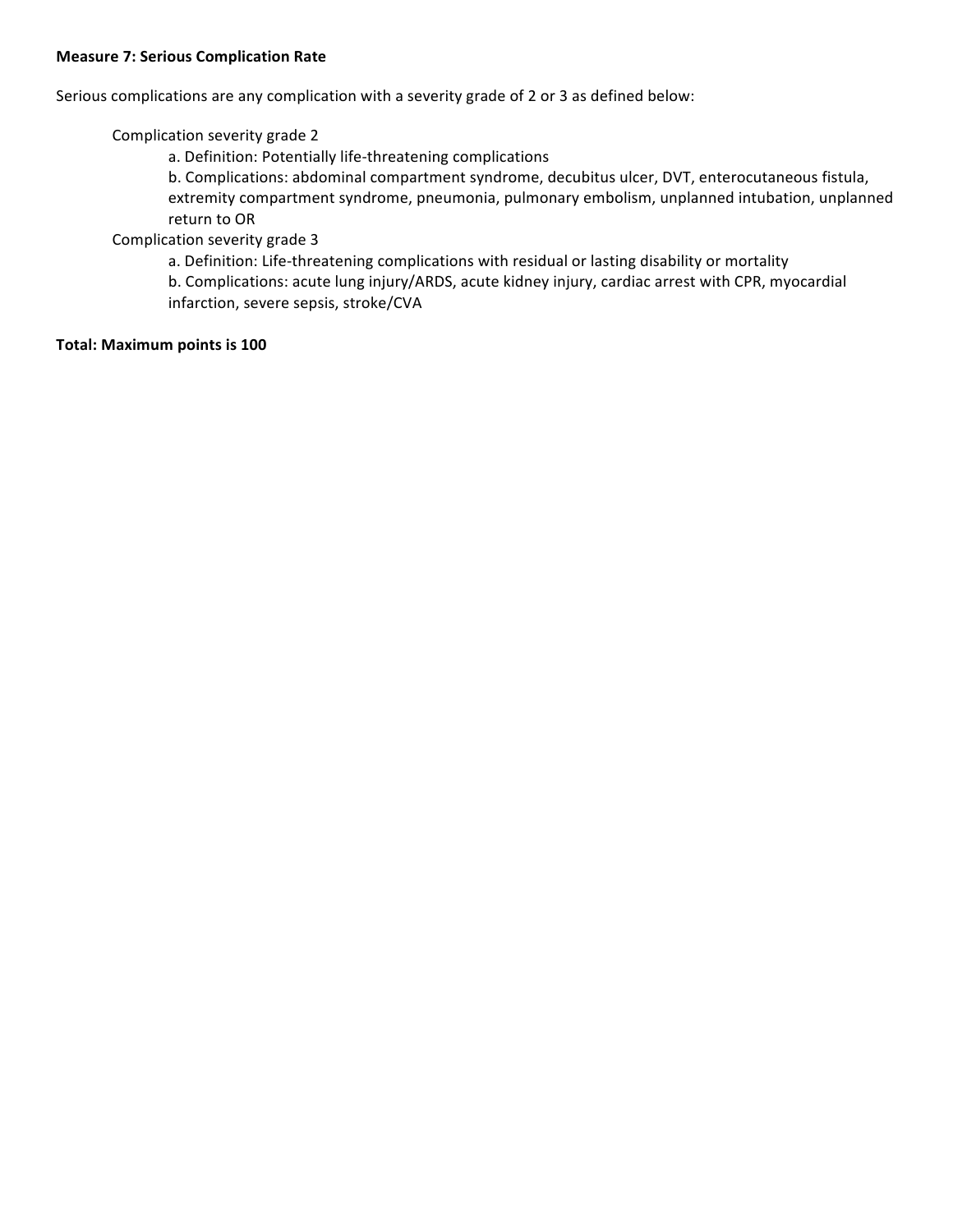# Filters

#4: VTE Prophylaxis Metric Heparin, LMWH <= 48 hours Cohort = Cohort 2 (Admit to trauma service) No Signs of Life = Exclude DOAs Transfers Out = Exclude Transfers Out Default Period = Custom  $(1/1/16$  to  $6/30/17)$ #5: VTE Prophylaxis Types LMWH (Type) Cohort = Cohort 2 (Admit to trauma service) No Signs of Life = Exclude DOAs Transfers Out = Exclude Transfers Out Default Period = Custom  $(1/1/16$  to  $6/30/17)$ #6: Red Blood Cell to Plasma Ratio Hemorrhage  $Cohort = Cohort 1 (All)$ No Signs of Life = Include DOAs Transfers Out = Include Transfers Out Default Period = Custom  $(1/1/16$  to  $6/30/17)$ **#7: Serious Complication** Cohort 2, 7/1/14 to 6/30/17 Exclude patients with No Signs of Life Exclude transfers out #8: Mortality Cohort 2, 7/1/14 to 6/30/17 Exclude patients with No Signs of Life Exclude transfers out #9: IVC Summary

IVC Filter Use (Unadj)